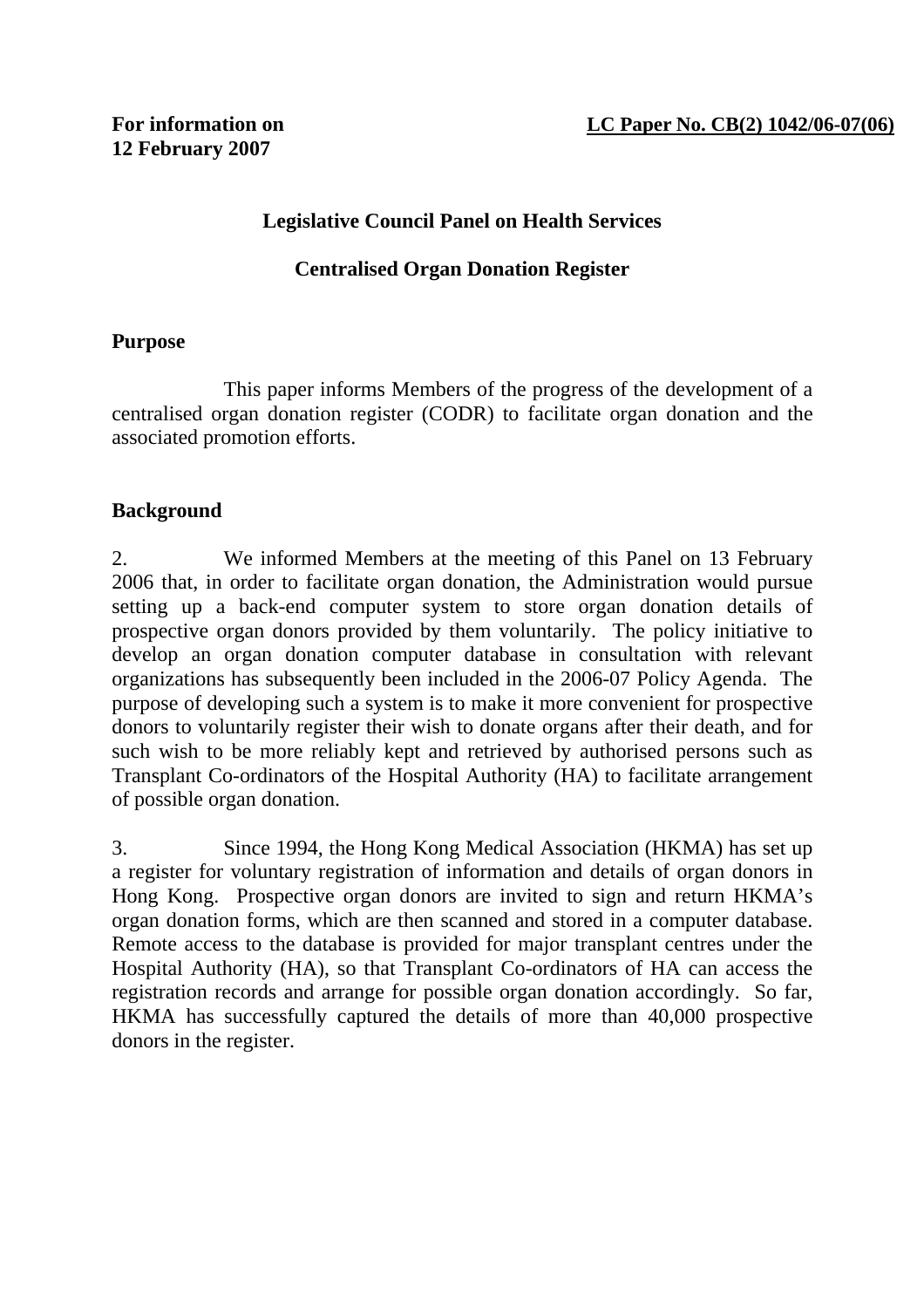### **Centralised Organ Donation Register**

4. Building upon the successful experience of HKMA and in collaboration with HKMA, the Government plans to set up a CODR for prospective organ donors to voluntarily register their organ donation details. It will be a computerised register accessible over network by authorised persons, specifically Transplant Co-ordinators of HA. The register will be set up and maintained by the Department of Health (DH).

5. Phase I of the CODR project will consist of setting up a computer database located in DH and providing secured network links for Transplant Coordinators to access the database through terminals in HA hospitals. Phase II of the project will include providing more channels for registration as organ donors, including electronic means such as online internet interface etc. Possible options and technical feasibility are currently being examined. The system will incorporate features to ensure protection of data confidentiality and security, including access only by persons authorised by DH. Appropriate means of authentication and verification of information supplied is also being explored.

# **Operation of the Centralised Register**

6. Upon setting up of the CODR, a person who wish to donate his organs after death may register with DH through all means available under the system (initially by mail or fax and subsequently by electronic means). Their particulars will be stored in the computer database maintained by DH. The current organ donation forms and organ donation cards will also be merged to tie in with the setting up of the central register and to facilitate registration as far as possible. After registration, a person may request to amend or withdraw their registration through application to DH.

7. When a Transplant Coordinator is alerted that a patient might be in a stage of brain stem death, he would check the registry whether the patient has registered as an organ donor, and in parallel he would also ask the family members concerned whether they are aware of the patient's intention to donate organs. If either the person has registered or has otherwise expressed a wish (e.g. by carrying a signed organ donation card) to donate his organs after death, the coordinators would in accordance with current practice seek the consent of the next of kin of the deceased to donate the deceased's organs for transplant. Experience indicates that if there had been an express wish by the deceased, the next of kin would usually respect his wish.

8. It should be noted that the proposed CODR does not replace other means for organ donation. As at present, a person who wishes to donate his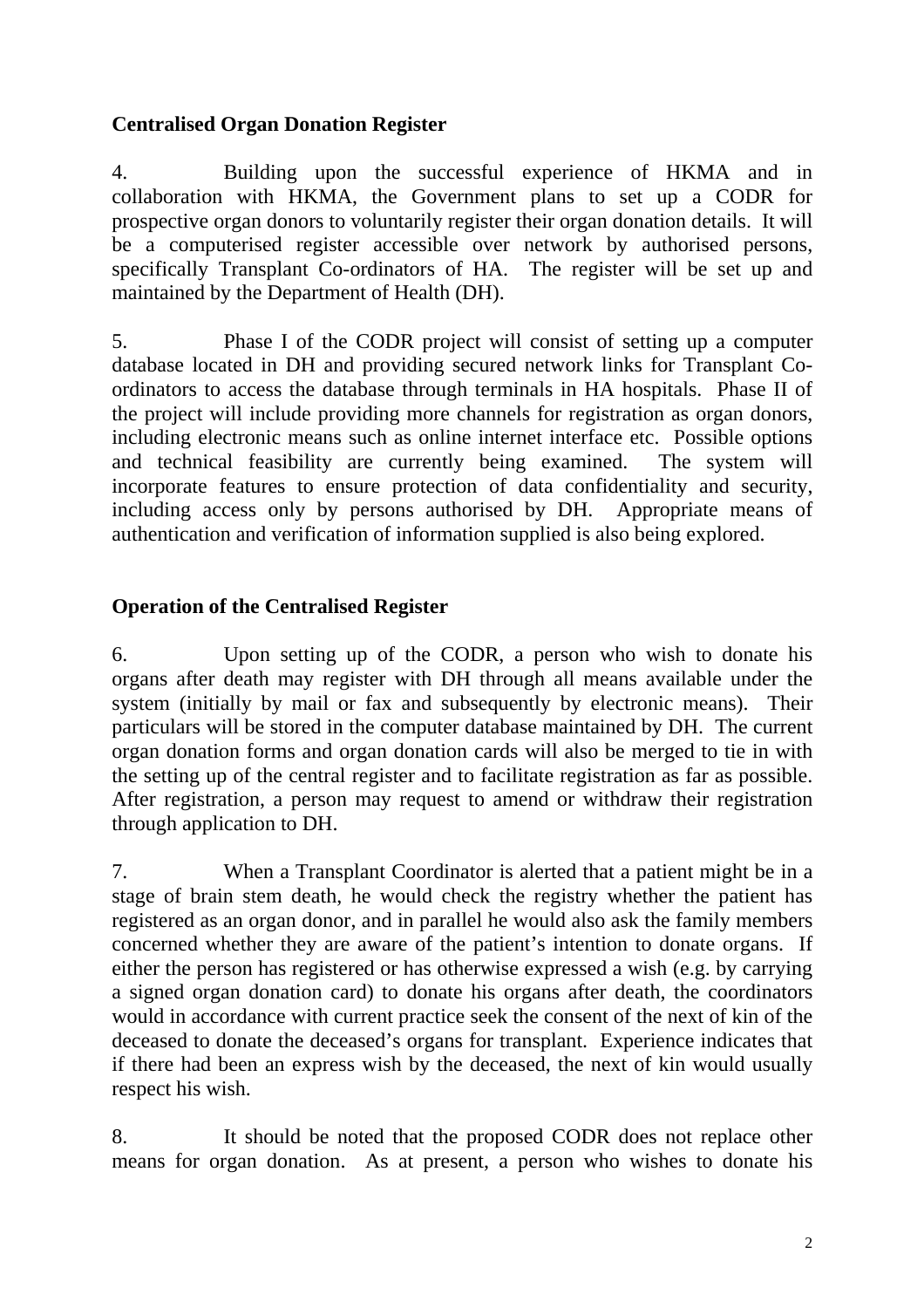organ(s) after death may still sign an organ donation card, or consent in writing or orally under the presence of two or more witnesses that his organ(s) be used for transplant after his death. The drawback of these alternatives, however, is that the organ donation card would need to be carried at all times. The transplant coordinators have no knowledge of such intention and cannot readily know if a person who died in a hospital has expressed a wish to donate his organs. In the absence of a signed organ donation card and if the patient has not informed his family of his wish to donate (an) organ(s), family members tend to be hesitant about donating the patient's organs.

9. Through the setting up of the CODR as a more convenient alternative, we hope that more people would register as organ donors, and by making their charitable wish more reliably kept and more readily retrievable to Transplant Coordinators in hospitals, we also hope to increase the rate of successful organ donation.

## **Funding and Timetable of the CODR**

10. It is estimated that the project as a whole will cost about \$6.814 million. Funding for development of the project is being sought through the Office of the Government Chief Information Officer. Subject to funding availability, Phase I of the project is targeted for completion by the third quarter of this year. Depending on the options and features to be incorporated, Phase II of the project will commence as soon as Phase I is completed, and is tentatively planned for completion by end of this year.

### **Associated Promotional Efforts on Organ Donation**

11. Providing the CODR as a convenient means for the public to register as organ donors is only part of our efforts on organ donation. In general, we need to aim at promoting broader public awareness of the importance of organ donation, and nurture a social culture which embraces the notion of voluntary organ donation. We therefore plan to step up the promotional efforts for organ donation in parallel with setting up the CODR.

12. DH, in collaboration with HA and HKMA, has launched a territorywide organ donation promotional campaign entitled "Light up lives, support organ donation" at a conjoint press conference in December 2006 for the year 2006-07. Activities of the campaign included the display of posters at all MTR and KCR stations in December 2006 and January 2007 respectively, as well as distribution of promotional windscreen stickers to drivers at tunnel toll booths during off-peak